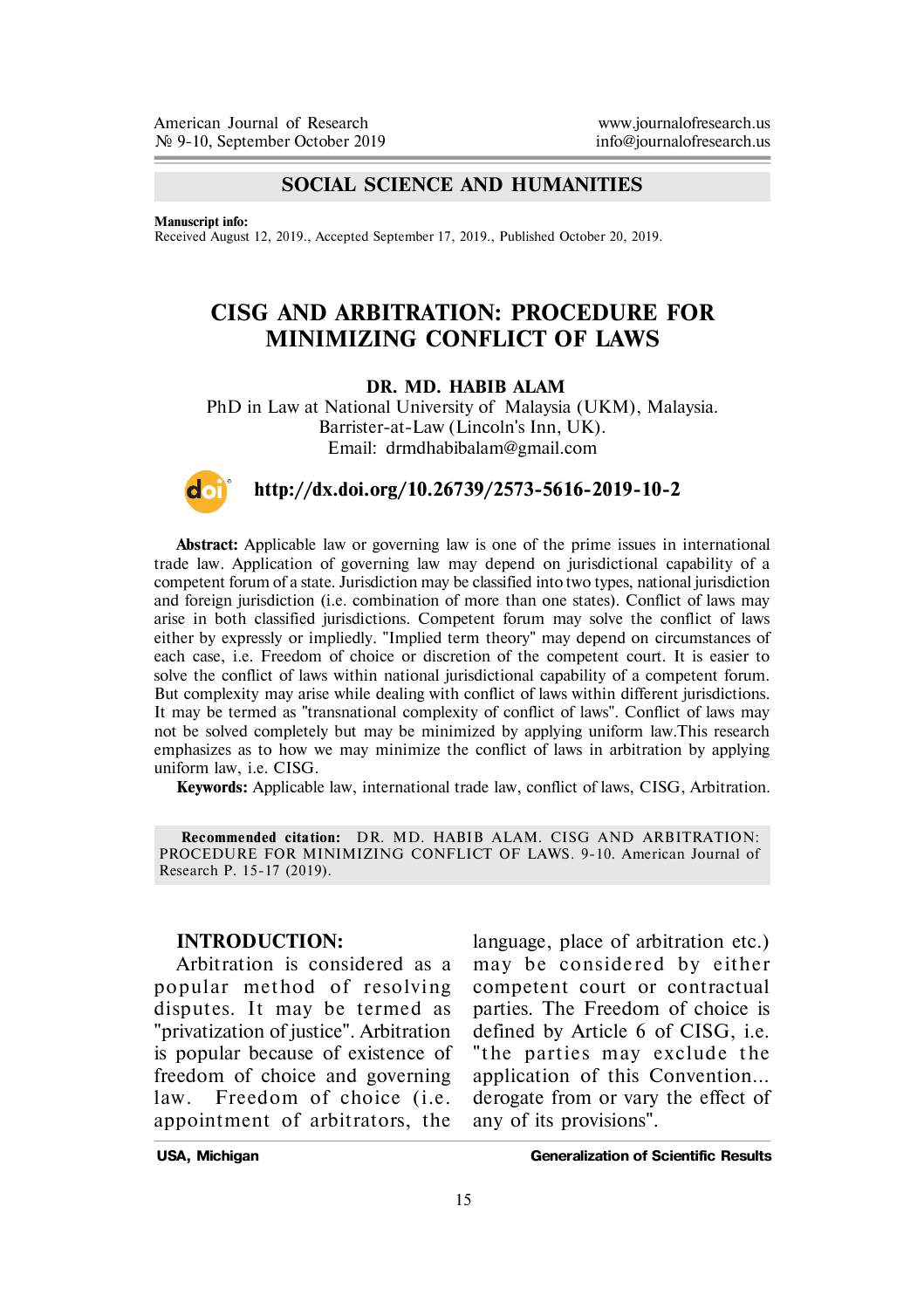The governing law is an important "considerable tool" to interpret the arbitral disputes in right track. In in ternational commercial transactions, conflict of laws may arise due to "conflict of different governing laws" in an arbitral agreement. Choosing uniform law (i.e. CISG), conflict of laws in arbitral agreement may be solved.

From the above discussion, it may be suggested that CISG may be applied in arbitral agreement toresolve any contractual disputes in arbitral agreement.CISG is known as United Nations Convention on Contracts for the International Sale of Goods 1980 (Vienna, 1980). As of 17 September 2019, 91 states signed CISG. The major trading states like China, Canada, Mexico, France, Italy, Germany, Australia, US, Mexico signed CISG.

## **MINIMIZING CONFLICT OF LAWS IN ARBITRATION BY APPLICATION OF CISG IN ARBITRAL AGREEMENT**

Conflict of laws may be termed as "Private in ternational law". Conflict of laws is a part of national law and consists of foreign element. When national law is applied as governing law in transnational commercial transactions, conflict of laws may arise. For example, a Hong Kong trader agrees to sell goods to a UK trader and applicable law is English Sale of Goods Act 1979. Again, if a Hong Kong trader sells goods to a USA trader and applicable law is UCC. English Sale of Goods Act 1979 and UCC are national laws of UK and USA respectively. When

either law is inserted into "transnational arbitral agreement" as governing law,then either SOGA 1979 or UCC may be considered as "foreign element" for in ternational commercial transaction.

From the above examples, it may be suggested that the governing law for all international arbitral agreements may be a particular law of one particular state and technically, it is not international law. Any particular international law (i.e. UCC) may be unknown to any other state (i.e. Malaysia, Indonesia, India, Bangladesh etc.). This foreignness nature of law may lead contractual parties to more expenditure for understanding the foreign law and hiring foreign lawyers or arbitrators to resolve the arbitral disputes.Finally, contracting parties may not be put on "equal footing" due to variation of governing laws in arbitral agreement.

To put parties on equal footing, parties may choose uniform law or convention (i.e. CISG) as governing law in international arbitral agreement. CISG may ensure the international standard interpretation for arbitral agreement dispute settlements.

CISG enables parties to tailor the contract according to their necessity and may top up into international standard, i.e. Article 6 of CISG. Again judges or arbitrators of competent forum may interpret the arbitral agreement according as international standard and good faith in accordance with Article 7